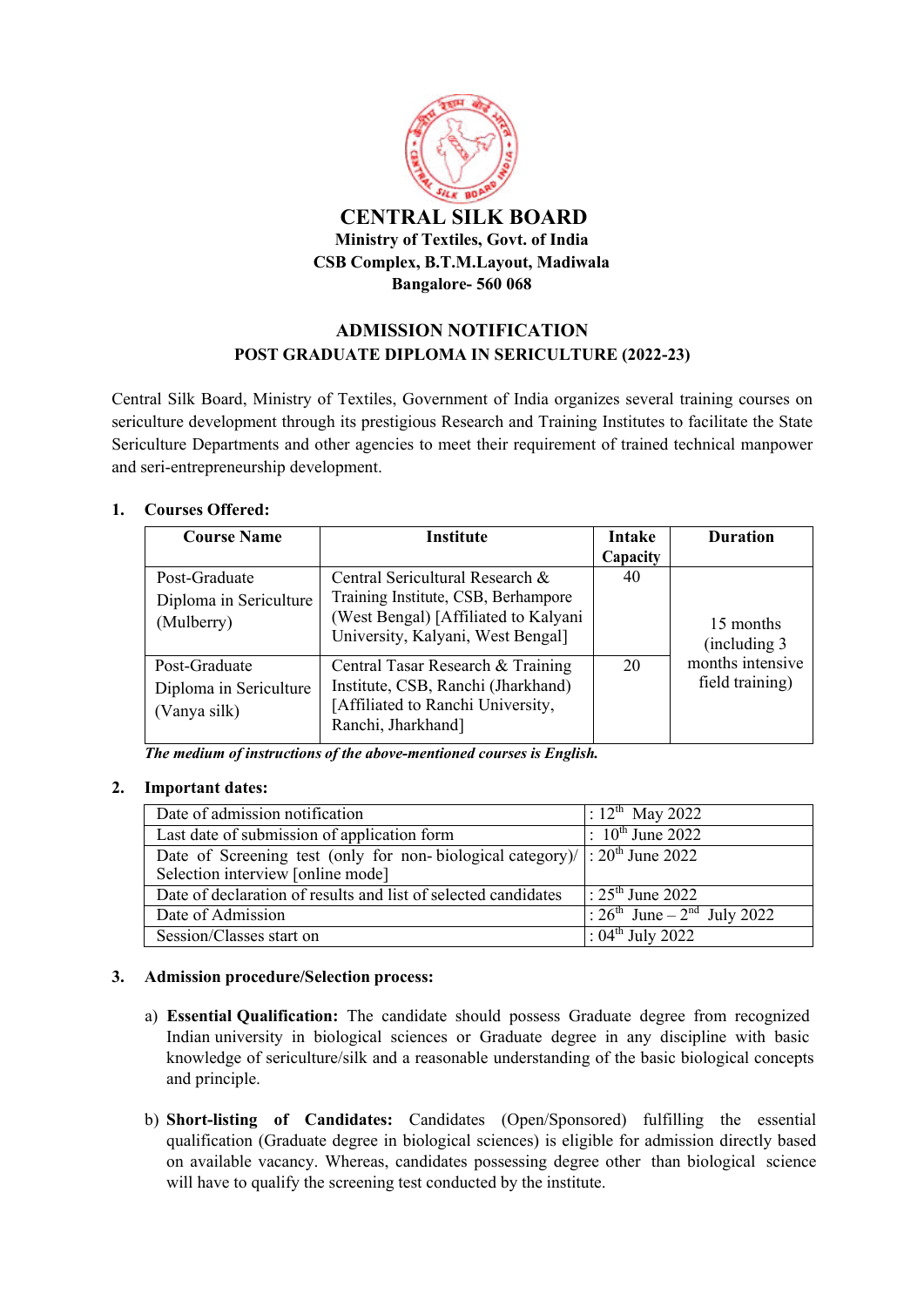c) **Age:** The applicants should be in the age group of 21-40 years as on 01.07.2022. However, there is no age limit for in-service candidates working in Department of Sericulture of various States.

| <b>Status of</b> | Category       | Course fee (Rs.)             |                   | <b>Study tour</b>          | <b>Total</b> |  |
|------------------|----------------|------------------------------|-------------------|----------------------------|--------------|--|
| Candidate        |                | <b>Sponsoring</b><br>agency* | <b>Candidates</b> | (Candidates<br>only) (Rs.) | (Rs.)        |  |
| <b>SPONSORED</b> | SC/ST          | 5000                         | 5000              | 5000                       | 15000        |  |
|                  | <b>GENERAL</b> | 7500                         | 7500              | 5000                       | 20000        |  |
| <b>OPEN</b>      | SC/ST          |                              | 10000             | 5000                       | 15000        |  |
|                  | <b>GENERAL</b> |                              | 15000             | 5000                       | 20000        |  |

**4. Course fee:** The fee structure for Open and Sponsored candidates for the academic session 2022-23 is indicated below:

**\*In case of sponsored candidates, the sponsoring agency will have to remit the entire course fee (50% from candidate + 50% Sponsored amount) directly to the concerned training institute at the time of admission. However, in the event of non-remittance of course fee by sponsoring agency, the same will have to be paid by the concerned candidate.**

- **5.** The candidates selected for admission have to give an undertaking that he/she will not claim job opportunity from Central Silk Board.
- **6. Accommodation & Food:** Accommodation will be provided in the hostel against payment of a nominal charge of Rs.50/- per person/day (twin sharing) and food expenses (actual basis) will be shared equally by all the students.

All the candidates /sponsoring agencies are requested to forward their scanned copy of application/nomination along with proof of educational qualification and date of birth to the concerned CSB institutes vide email only i.e. **for PGDS (Mulberry) course: Director, Central Sericultural Research & Training Institute, Central Silk Board, Berhampore-742101, Mushidabad District (West Bengal), Ph: 03482-253967, E-mail: [csrtiber.csb@nic.in](mailto:csrtiber.csb@nic.in)** and for **for PGDS (Vanya Silk) course: Director, Central Tasar Research & Training Institute, Central Silk Board, Piska Nagri, Ranchi -835303 (Jharkhand), Ph: 0651-2775815 E-mail: [ctrtiran.csb@nic.in](mailto:ctrtiran.csb@nic.in)** with a copy marked to Coordinator, CSB Academic Affairs, Central Silk Board, Ministry of Textiles, Govt. of India, Bangalore-560068, E-mail: [training.csb@nic.in l](mailto:training.csb@nic.in)atest by  $10<sup>th</sup>$  June 2022. All the original documents are needed to be produced at the time of admission for verification.

> **Coordinator (Academic Affair)**  Central Silk Board Mobile: 8277734791 E-mail: training.csb $@$ nic.in

Date:  $10^{th}$  May 2022